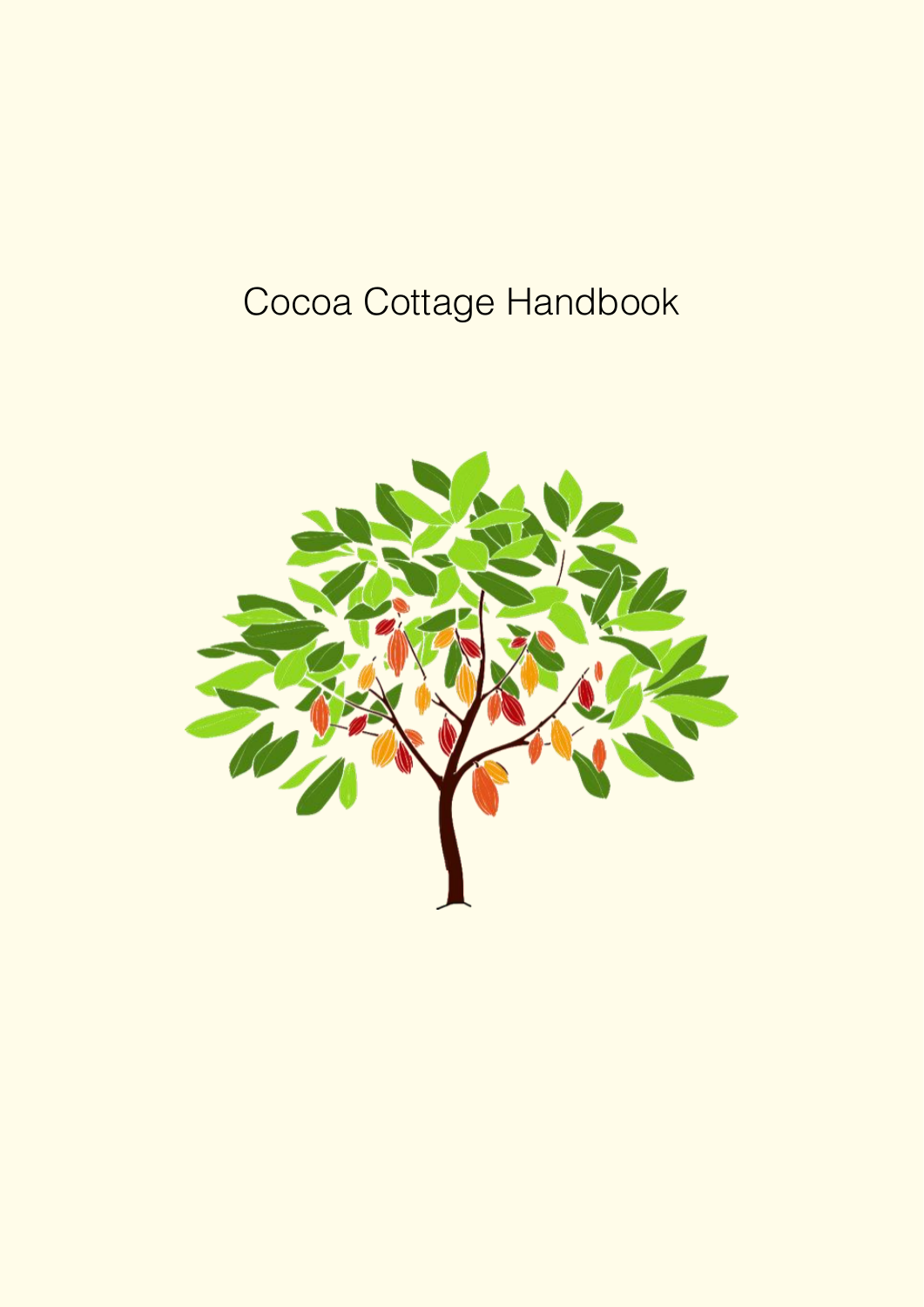

Cocoa Cottage Handbook Version 1.0 21 February 2022

Operated by O&T Green Ravine Inc. Company No.: 2019/C0159 Companies Act No.: 1 OF 1994

P.O. Box 288, Roseau 00109-8000 Commonwealth of Dominica

Phone: +1 767 316-8746 (Phone and WhatsApp) E-mail: cocoa.cottage.dominica@gmail.com Web: https://cocoacottagedominica.com/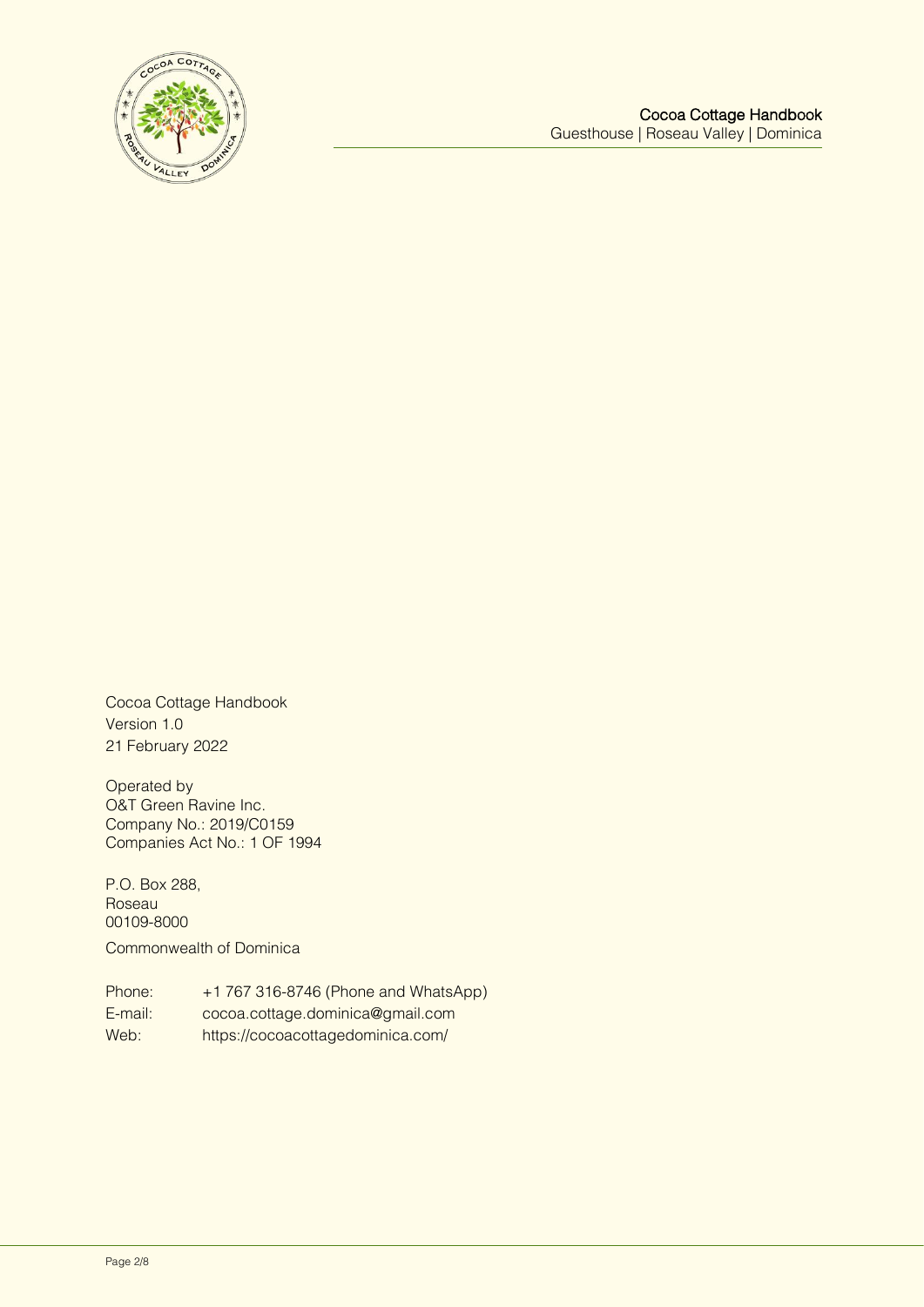

# Content

| 1              |  |  |
|----------------|--|--|
| $\overline{c}$ |  |  |
| 3              |  |  |
| 4              |  |  |
| 5              |  |  |
| 6              |  |  |
| 7              |  |  |
| 8              |  |  |
| 9              |  |  |
| 10             |  |  |
| 11             |  |  |
| 12             |  |  |
| 13             |  |  |
| 14             |  |  |
| 15             |  |  |
| 16             |  |  |
| 17             |  |  |
| 18             |  |  |
| 19             |  |  |
| 20             |  |  |
|                |  |  |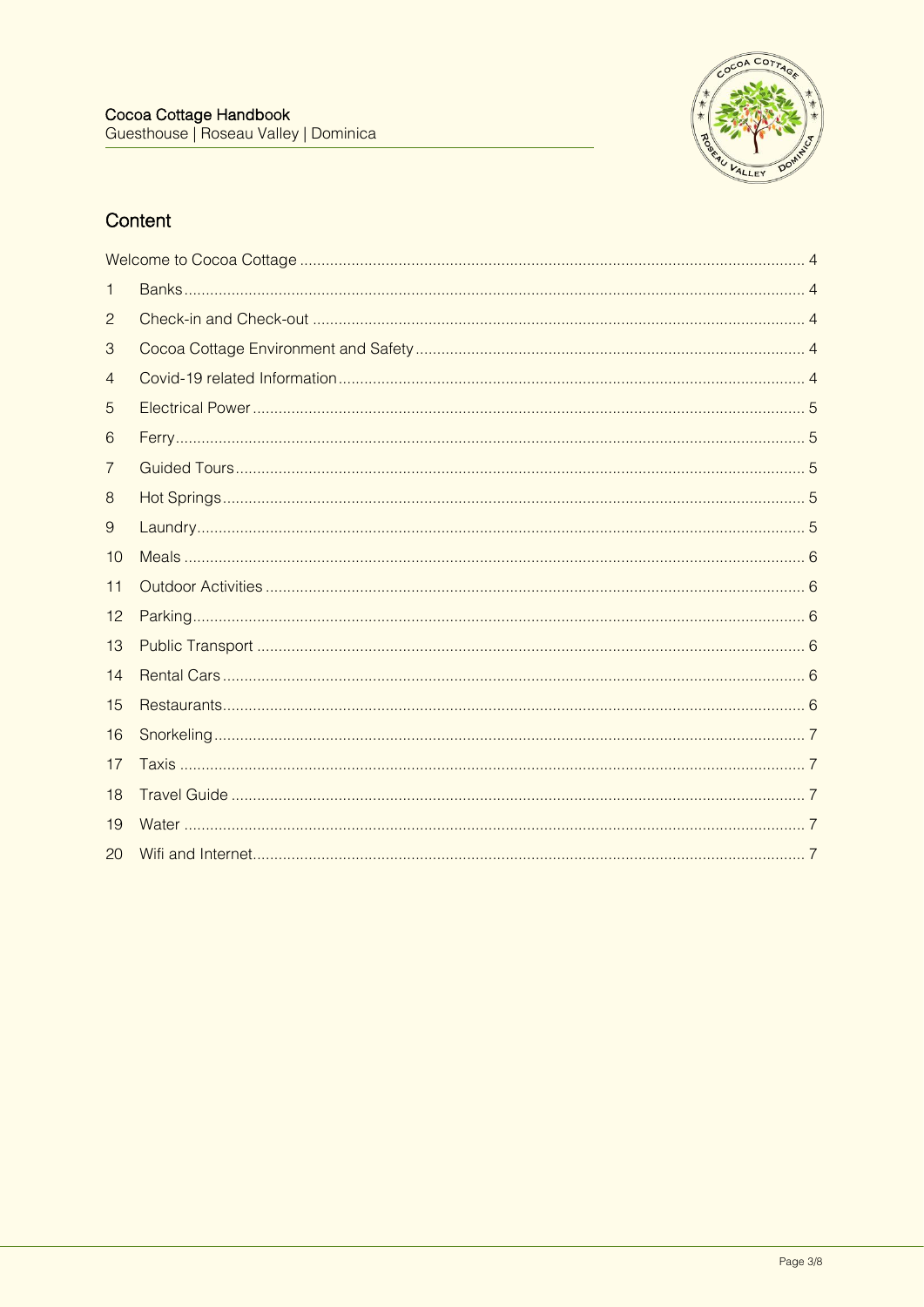

# <span id="page-3-0"></span>Welcome to Cocoa Cottage

This Cocoa Cottage Handbook contains information in alphabetical order about our guesthouse and its environment intending to make your stay safe, comfortable and interesting. For more detailed information please visit our website: [https://cocoacottagedominica.com/.](https://cocoacottagedominica.com/)

#### <span id="page-3-1"></span>1 Banks

Local currency: Eastern Caribbean Dollar (EC\$), which is coupled to the US\$ with a fixed exchange rate of 2.7 EC\$ for 1 US\$.

Banks with ATM in Roseau:

- o National Bank of Dominica
- o Republic Bank of Trinidad
- o CIBC Bank of Canada.

# <span id="page-3-2"></span>2 Check-in and Check-out

Check-in time: 3 pm Check-out time: 11 am

# <span id="page-3-3"></span>3 Cocoa Cottage Environment and Safety

- o There are steep slopes and elevated floors and porches with open railings at Cocoa Cottage. Beware of heights and watch small children!
- o There are also uneven paths and steps. Watch your step and proceed with caution!
- o Birds, frogs, lizards, and insects are part of the rain forest environment at Cocoa Cottage.
- o Rooms are designed for natural ventilation and are not soundproof. Please be considerate towards other guests – especially at bedtime.

# <span id="page-3-4"></span>4 Covid-19 related Information

Cocoa Cottage is "Safe-in-Nature" certified.

For current regulations in Dominica regarding the ongoing Covid-19 pandemic please refer to <https://domcovid19.dominica.gov.dm/>

Antigen tests are available at:

La Falaise Lab: +1 767 440 4583 Cost EC\$150/US\$56 (EC\$200 on holidays upon appointment) Time: Mo-Fr 8am-4pm, Sat 9am-2pm, Sun closed

Adams Health Care +1 767 275 1686 Cost: EC\$130.00/US\$48.00 Time: 8:00 am – 5:00 pm Daily (inclusive of weekends)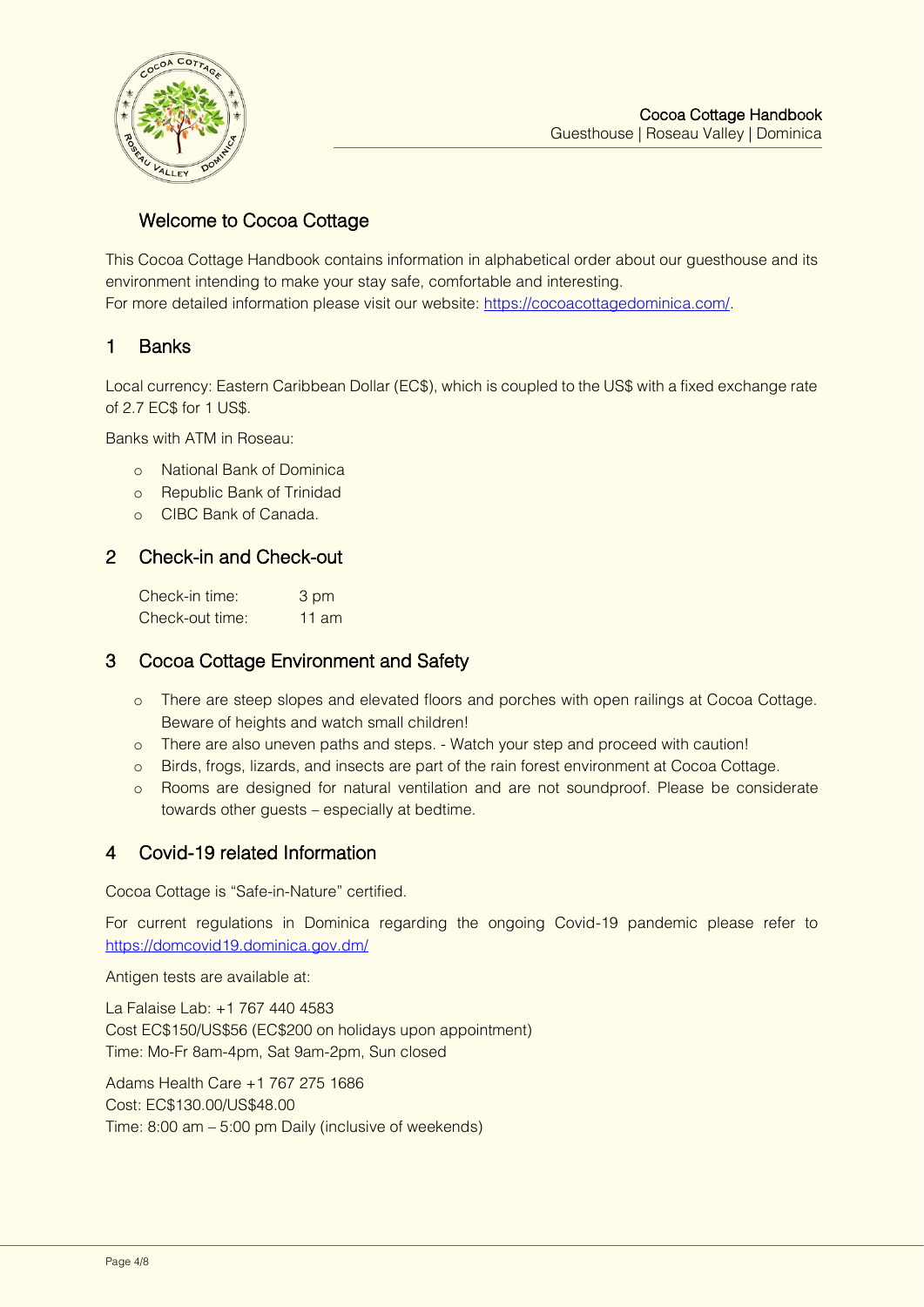

Medicus Diagnostic [https://medicusdiagnostic.com](https://medicusdiagnostic.com/) WhatsApp +1 767 295 5500, Phone +1 767 440 65000 Time: Mo-Fr 8:30 am - 12:30 pm. Weekends by appointment only

PCR tests are booked and payed online at:

PCR departure test appointments: [https://pcrbooking.dominica.gov.dm](https://pcrbooking.dominica.gov.dm/) PCR departure test online payment: <https://epayment.dominica.gov.dm/Services/IndexNew?letter=C>

#### <span id="page-4-0"></span>5 Electrical Power

230 V, UK socket

# <span id="page-4-1"></span>6 Ferry

For ferry service between Dominica and the neighboring islands please check the schedule and fares at [https://www.express-des-iles.fr/.](https://www.express-des-iles.fr/)

# <span id="page-4-2"></span>7 Guided Tours

For guided tours we recommend to contact:

- o Just Go Dominica [\(https://www.justgodominica.com/\)](https://www.justgodominica.com/)
- o Jason Nayan Bernard especially Boiling Lake Tour (+1 767 295 8919)
- o Geoffrey Charles +1 767 285 7347)
- o Bertrand Jno Baptiste especially Bird Tour (+1 767 245 4768)

For diving and whale watching we recommend to contact:

- o Dive Dominica [\(https://divedominica.com/](https://divedominica.com/)
- o Nature Island Dive [\(https://natureislanddive.dm/\)](https://natureislanddive.dm/)

For canyoning please contact our next-door neighbor:

o Extreme Dominica [\(https://www.extremedominica.com/\)](https://www.extremedominica.com/)

# <span id="page-4-3"></span>8 Hot Springs

- o Ti Kwen Glo Cho (Wotten Waven, +1 767-285-9131)
- o Screw's Sulphur Spa (Wotten Waven, +1 767-440-4478)
- o Bubble Beach Spa (Soufriere, +1 767-277-4733)

# <span id="page-4-4"></span>9 Laundry

Currently, there is no laundry service at Cocoa Cottage. There are laundromats in Roseau:

- o Mr. Clean's Laundromat (+1 767-448-4885)
- o Splash Out Laundry Services (+1 767-225-8542)
- o Busy Bubble Laundry Inc. (+1 767-613-3680)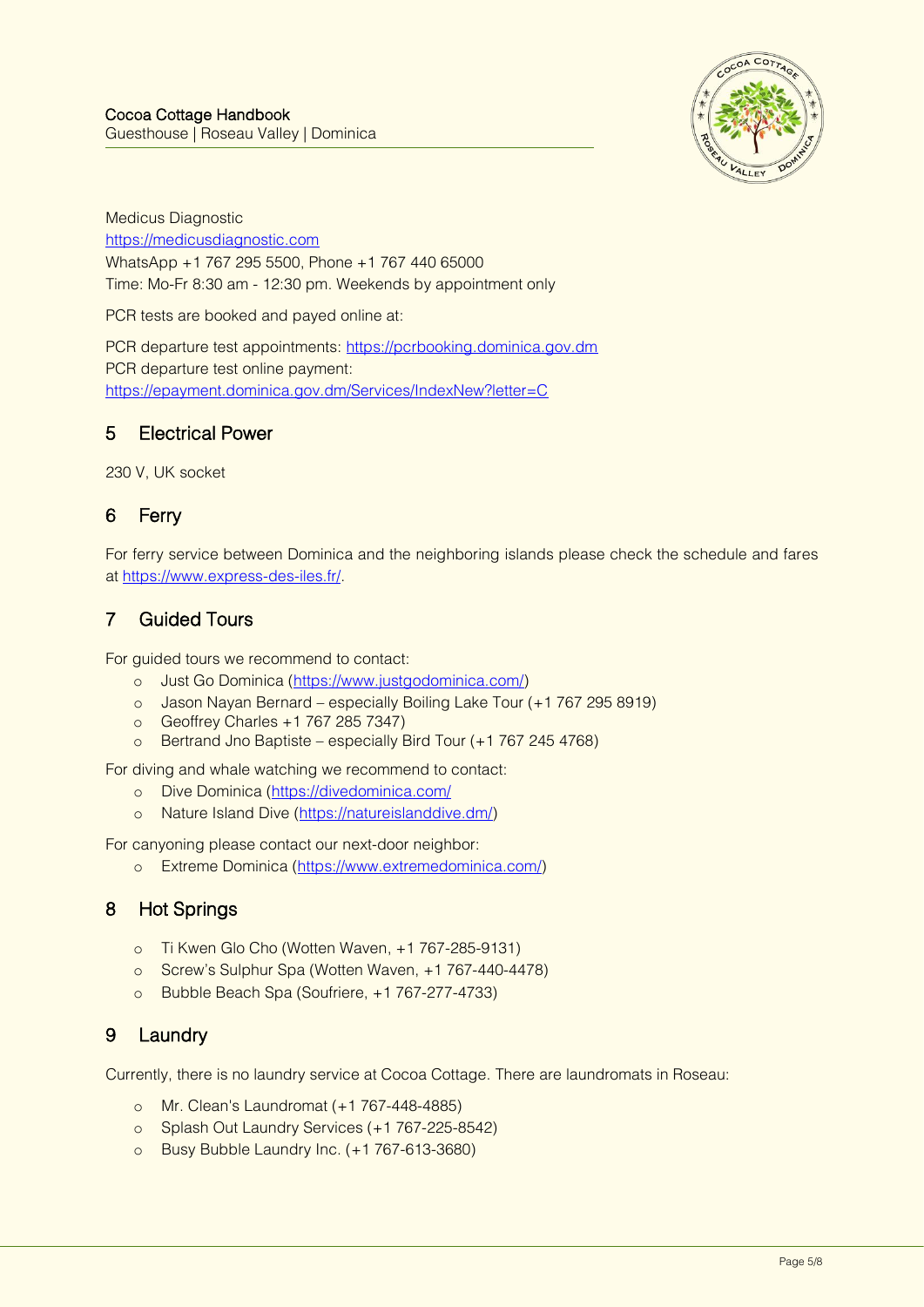

## <span id="page-5-0"></span>10 Meals

Meals are prepared on request and availability of chef only. Please contact our staff for reservation. Costs of meals and alcoholic beverages are not included in the room rate. Rates are subject to change.

Breakfast 15 US\$ Dinner 25 US\$ (Vegetarian) or 35 US\$ (Fish) Picnic 15 US\$ Beer 3 US\$ Wine 5 US\$ per glass, 25 US\$ per bottle

#### <span id="page-5-1"></span>11 Outdoor Activities

Here is a list of recommended outdoor activities:

- o Boeri Lake
- o Emerald Pool
- o Freshwater Lake
- o Middleham Falls
- o Scotts Head
- o Titou Gorge
- o Trafalgar Falls

For more details see<https://cocoacottagedominica.com/category/all/nature/>

# <span id="page-5-2"></span>12 Parking

There is street side parking on the public road only. Please do not park in the entrance way to Cocoa Cottage.

# <span id="page-5-3"></span>13 Public Transport

For public transport watch out for vans with an "H" at the start of the license plate number. Stops of the different lines in Roseau can be found at<https://www.avirtualdominica.com/project/getting-around/>

#### <span id="page-5-4"></span>14 Rental Cars

For rental cars we recommend to contact:

- o Courtesy Car Rental [\(https://dominicacarrentals.com/\)](https://dominicacarrentals.com/)
- o Road Runner Car Rental (+1 767-617-5337, also WhatsApp)

#### <span id="page-5-5"></span>15 Restaurants

- o Brunch'n Munch (Restaurant in Trafalgar)
- o Bubble Beach Spa (Bar in Soufriere)
- o Hi Rise (Café and Bar in Roseau)
- o Le Petit Paradis (Restaurant in Wotten Waven)
- o Petit Paris (Restaurant in Roseau)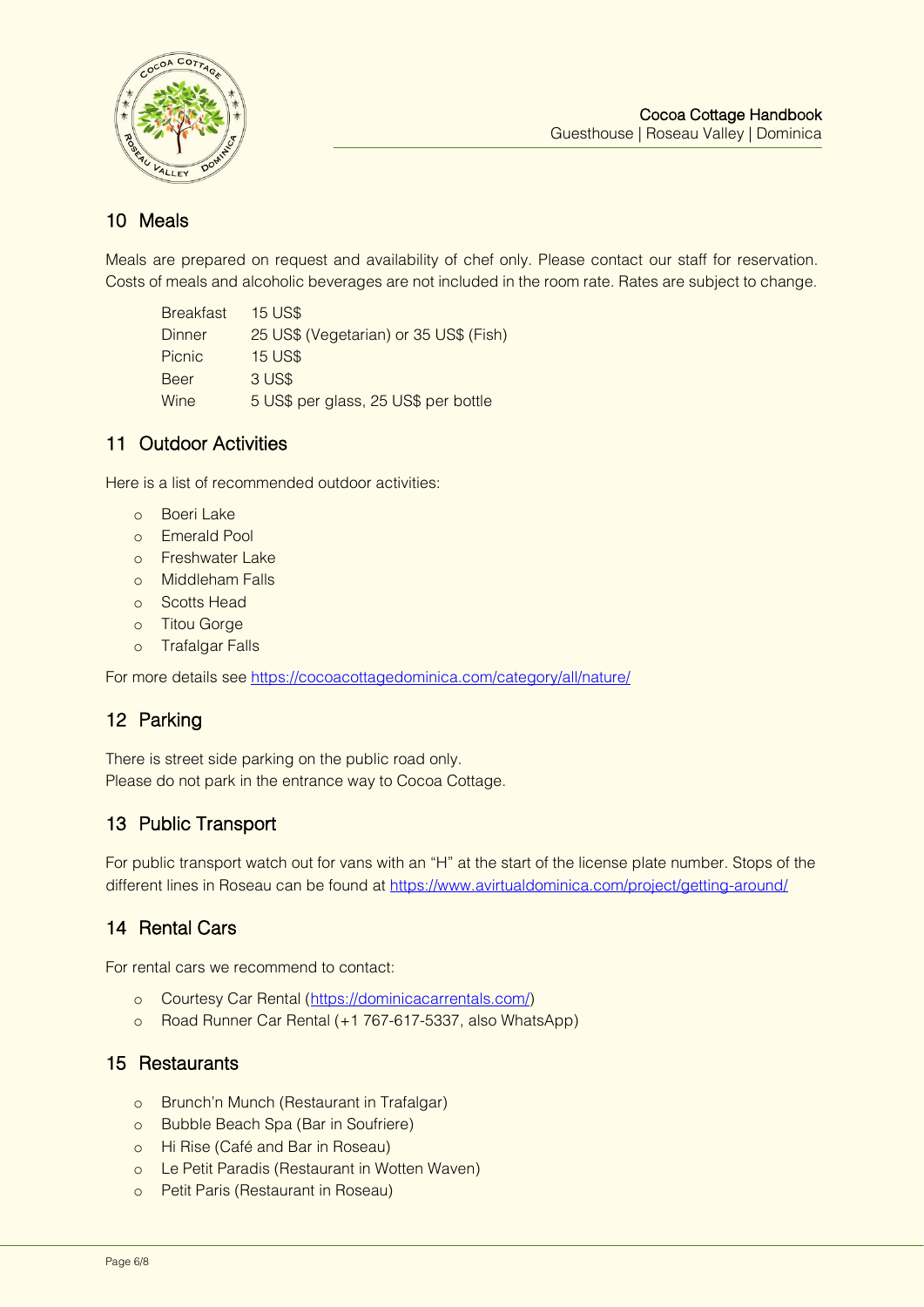

- o River Rock Cafe and Bar (Trafalgar)
- o Ruins Rock Café (Café and Bar in Roseau)
- o Ti Kwen Glo Cho (upon reservation only)

For more details see<https://cocoacottagedominica.com/category/all/restaurants-and-bars/>

# <span id="page-6-0"></span>16 Snorkeling

Recommended snorkeling spots are

- o Scotts Head
- o Bubble Beach Spa in Soufriere
- o Champagne Reef
- o Toucari Bay

For more detail see <https://cocoacottagedominica.com/category/all/nature/snorkeling/>

# <span id="page-6-1"></span>17 Taxis

For taxi service from and to Cocoa Cottage we recommend to contact:

- o [McClean St. Jean](https://photos.app.goo.gl/mMnU2oT3BwoqqhVD8) (aka Big Mama) +1 767 225 9344, +1 767 616 5150
- o Ryan Burton (for airport pick-up) +1 767 295 7705
- o Adnan Laflouf +1 767 277 8360, +1 767 615 4546

# <span id="page-6-2"></span>18 Travel Guide

Paul Crask, Dominica (Bradt Travel Guides)

# <span id="page-6-3"></span>19 Water

The tap water at Cocoa Cottage is suitable for drinking. Hot water at Cocoa Cottage is generated by electrical heating – please use environmentally responsibly.

# <span id="page-6-4"></span>20 Wifi and Internet

Network: cocoWIFI Password: c0c02018